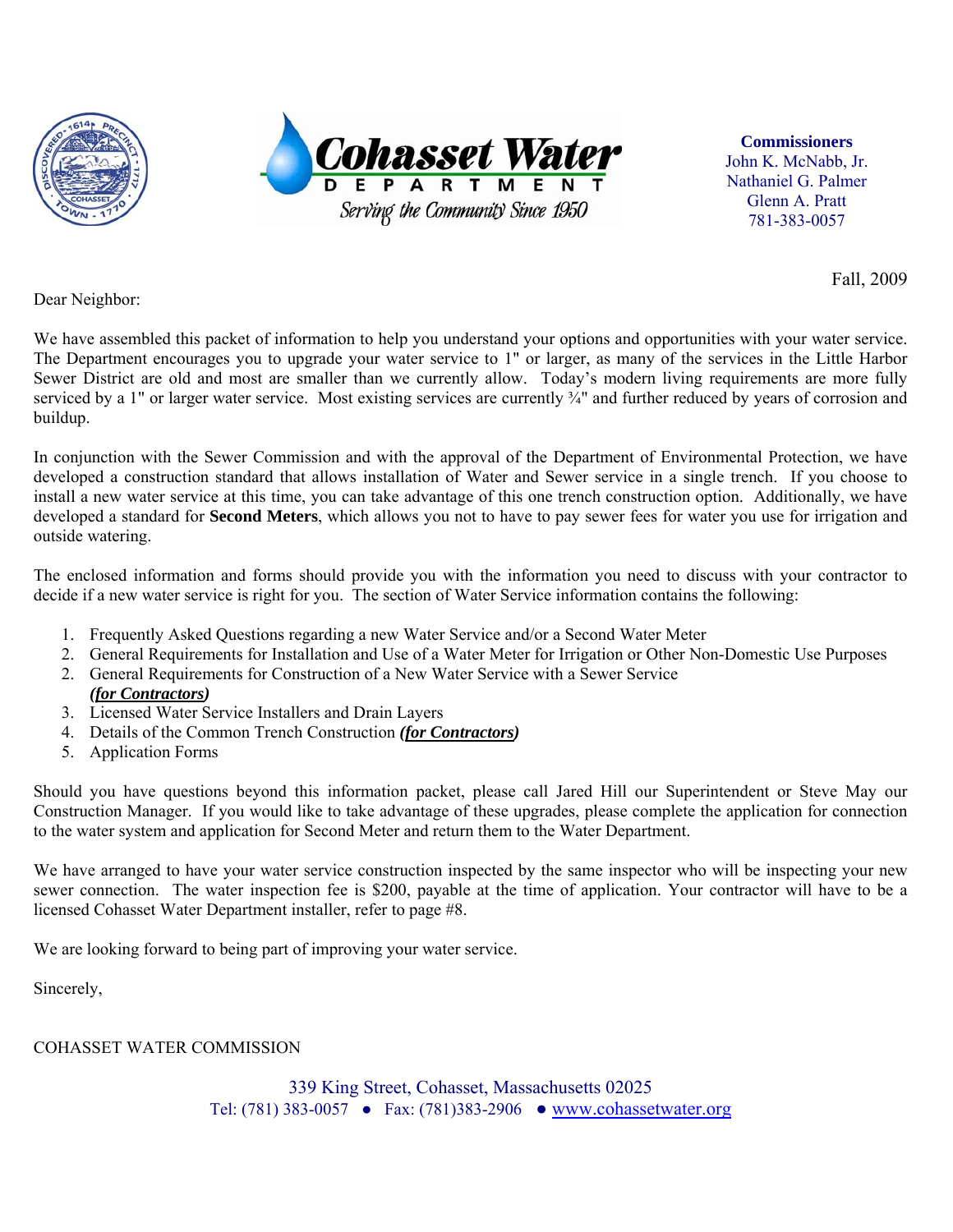# **RESIDENT PACKAGE**

# **LITTLE HARBOR SEWER DISTRICT**



# **COHASSET WATER COMMISSION FALL, 2009**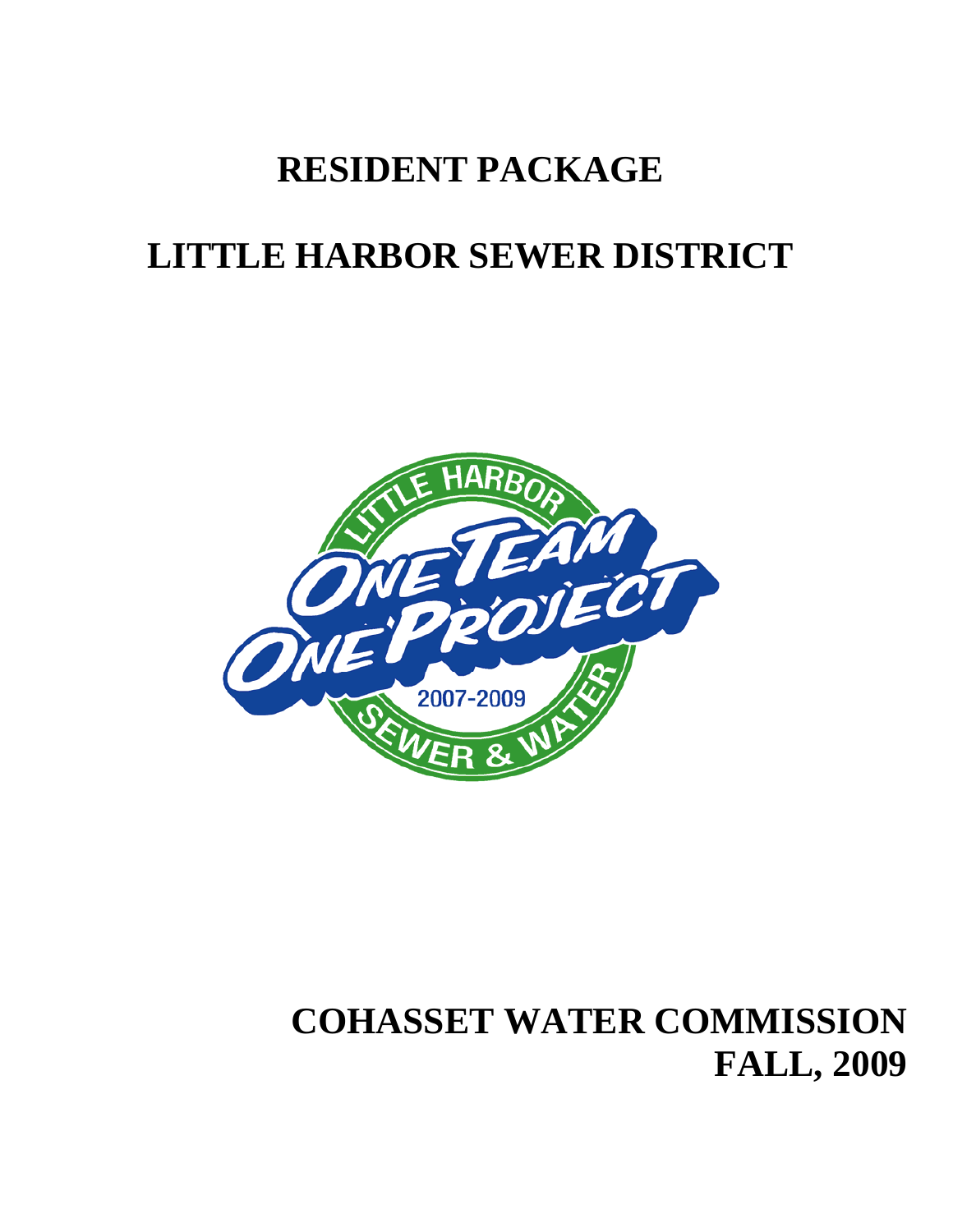

**Commissioners**  John K. McNabb, Jr. Nathaniel G. Palmer Glenn A. Pratt 781-383-0057

## **COMMISSIONERS:**

| John K. McNabb      | Office: 781-985-9747<br>Home: 781-383-6202<br>E-mail: johnmcnabb@comcast.net                      |
|---------------------|---------------------------------------------------------------------------------------------------|
| Nathaniel G. Palmer | Office: 781-923-1411<br>Home: 781-383-3339<br>E-mail: $npalmer@transformation and innovation.com$ |
| Glenn A. Pratt      | Office: 781-356-4400<br>Home: 784-383-0048                                                        |

## **SUPERINTENDENT**

 Jared P. Hill Office: 781-383-0057 Plant Fax: 781-383-2906 E-mail: jhill@amwater.com

E-mail: gpratt@suburbancompanies.com

## **CONSTRUCTION MANAGER**

Steve May **Office:** 781-383-0057 Cell: 781-831-0972 E-mail: smay@amwater.com

> 339 King Street, Cohasset, Massachusetts 02025 Tel: (781) 383-0057 ● Fax: (781)383-2906 ● www.cohassetwater.org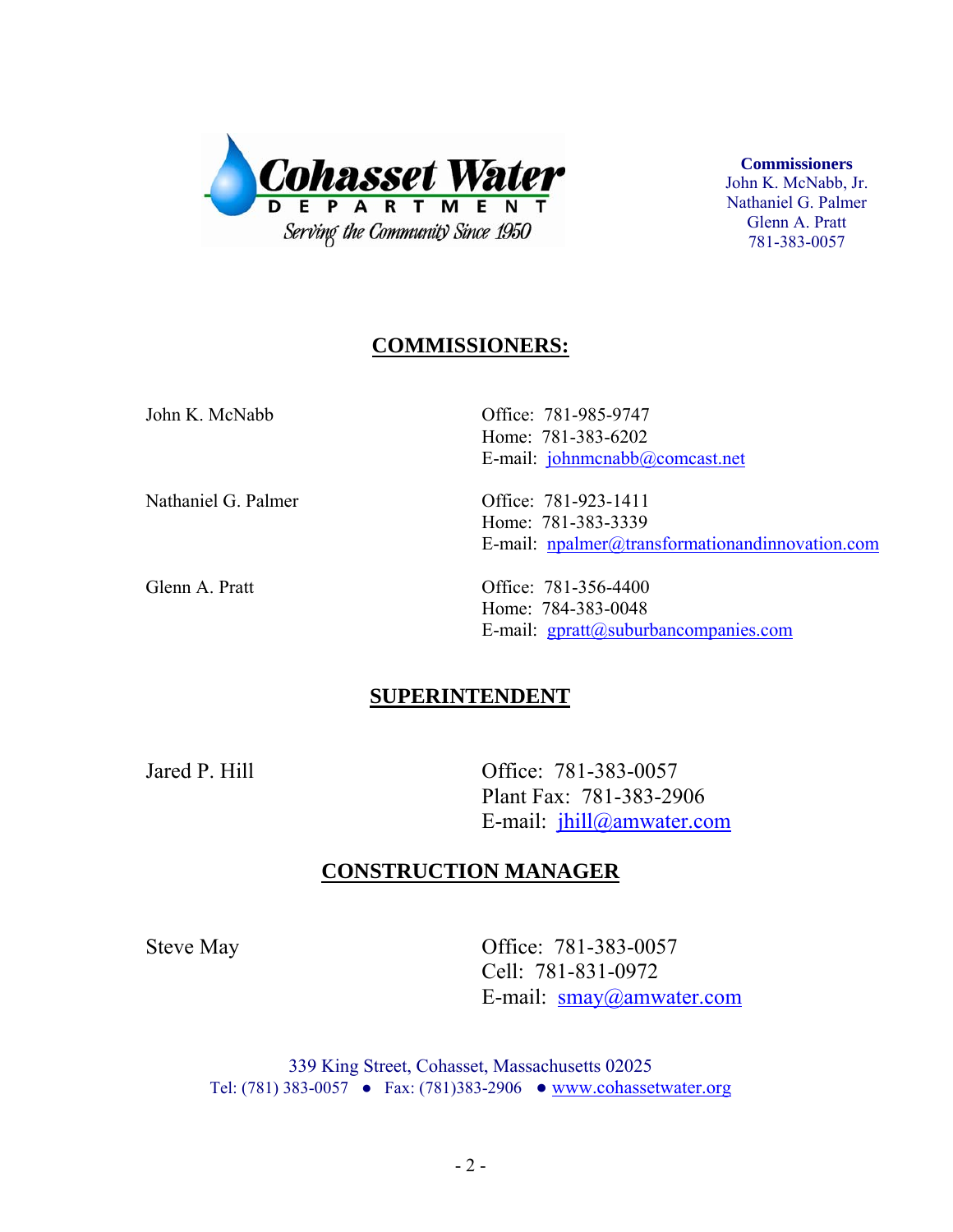### **1. FREQUENTLY ASKED QUESTIONS REGARDING A NEW WATER SERVICE AND/OR A SECOND WATER METER**

#### Why should I have a New 1" water service?

- Since 2002 the Water Department has required all new water services to be 1". Today's modern living is best served by a 1" inch or larger service.
- Our current fee structure equalizes the quarterly charge for all services up to 1".
- Many of the water services in the Little Harbor area are up to 75 years old and have been found to be in poor and failing condition.

#### Why do I have low pressure?

- Water pressure varies depending upon your property's elevation above sea level. Pressure is a function of your elevation and the height of the water in our storage tanks. The Little Harbor area has some of the highest pressures in town because of its relationship to sea level.
- If you think you have low pressure, you most likely have low volume. Low volume is caused by small pipes or a restriction in your existing underground service or pipes in your home.
- Changing your service may resolve low volume problems.

#### How can a new water service improve low volume?

• If you have difficulty with the volume of water especially when running more than one appliance at a time you may need a new water service.

#### Why should I consider a second meter?

- Water that is used for irrigation and other outside use does not go into the public sewer system. Your sewer billing is generated from your water usage, recognizing that all of your water usage does not go into the public sewer system. The Sewer Commission has agreed to let the Water Department account for irrigation and outside watering by a separate meter.
- The second meter is billed at a minimal quarterly charge, plus water usage.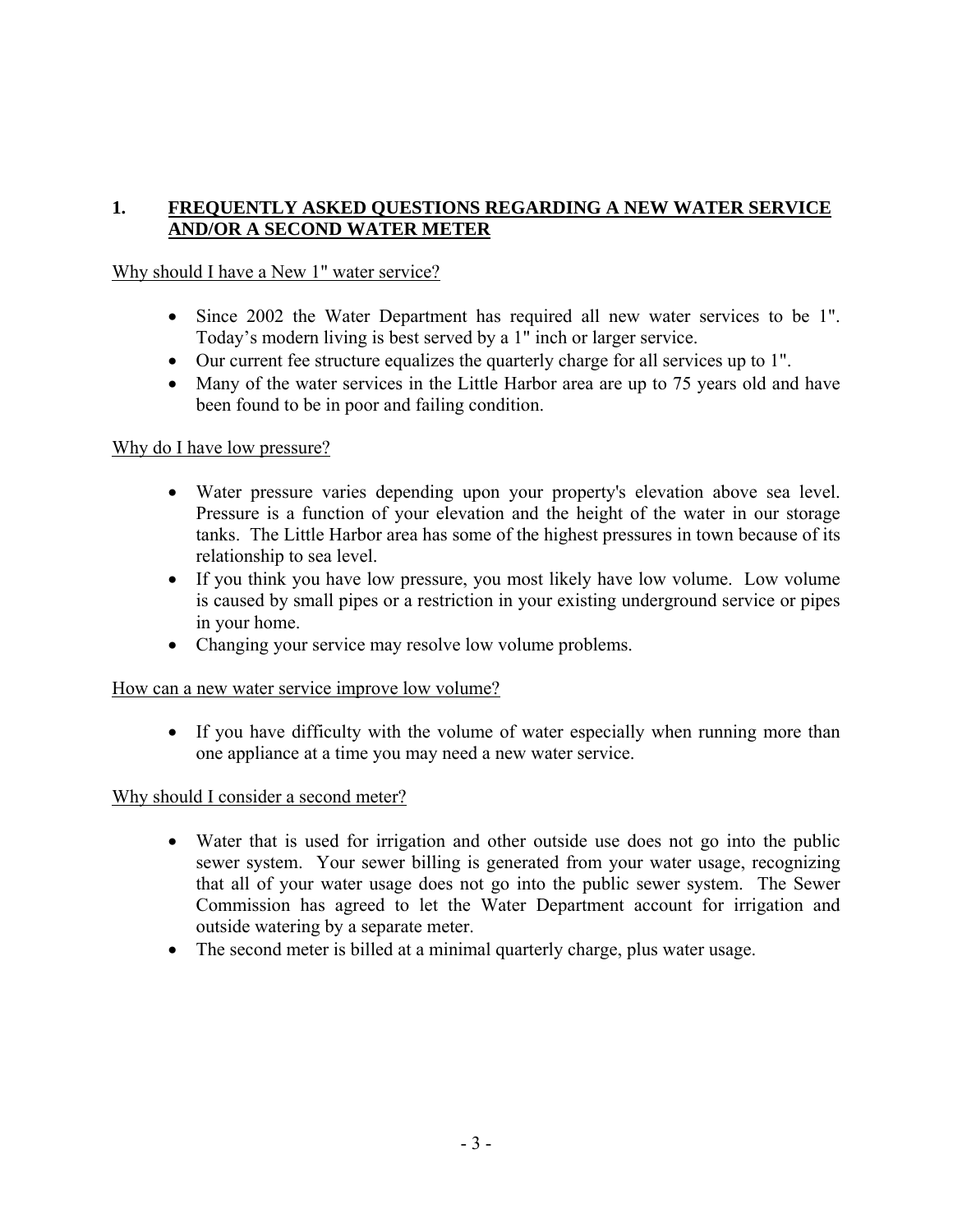#### **1. FREQUENTLY ASKED QUESTIONS REGARDING A NEW WATER SERVICE AND/OR A SECOND WATER METER** (Cont'd)

Why should we change our water service at this time?

- The Water Commission believes that since you are constructing a new sewer service, this is the most opportune and cost effective time to replace your water service. To that end, the Water and Sewer Commissions have received approval from the State Department of Environmental Protection to allow water and sewer services in the same trench under special construction conditions.
- To benefit from a single trench when your new sewer service is installed.

### How do I find out what I currently have for water service?

• You can call the Water Department and we will check our records and provide you with that information.

#### How do I know if my planned improvements are correct?

• Please do not hesitate to contact the Water Department to address any questions about your planned improvements to your water service or meter.

#### Will I get a new water meter?

• You will get a new water meter if you replace your service. You will also get a new meter if a second meter is requested to measure irrigation water usage.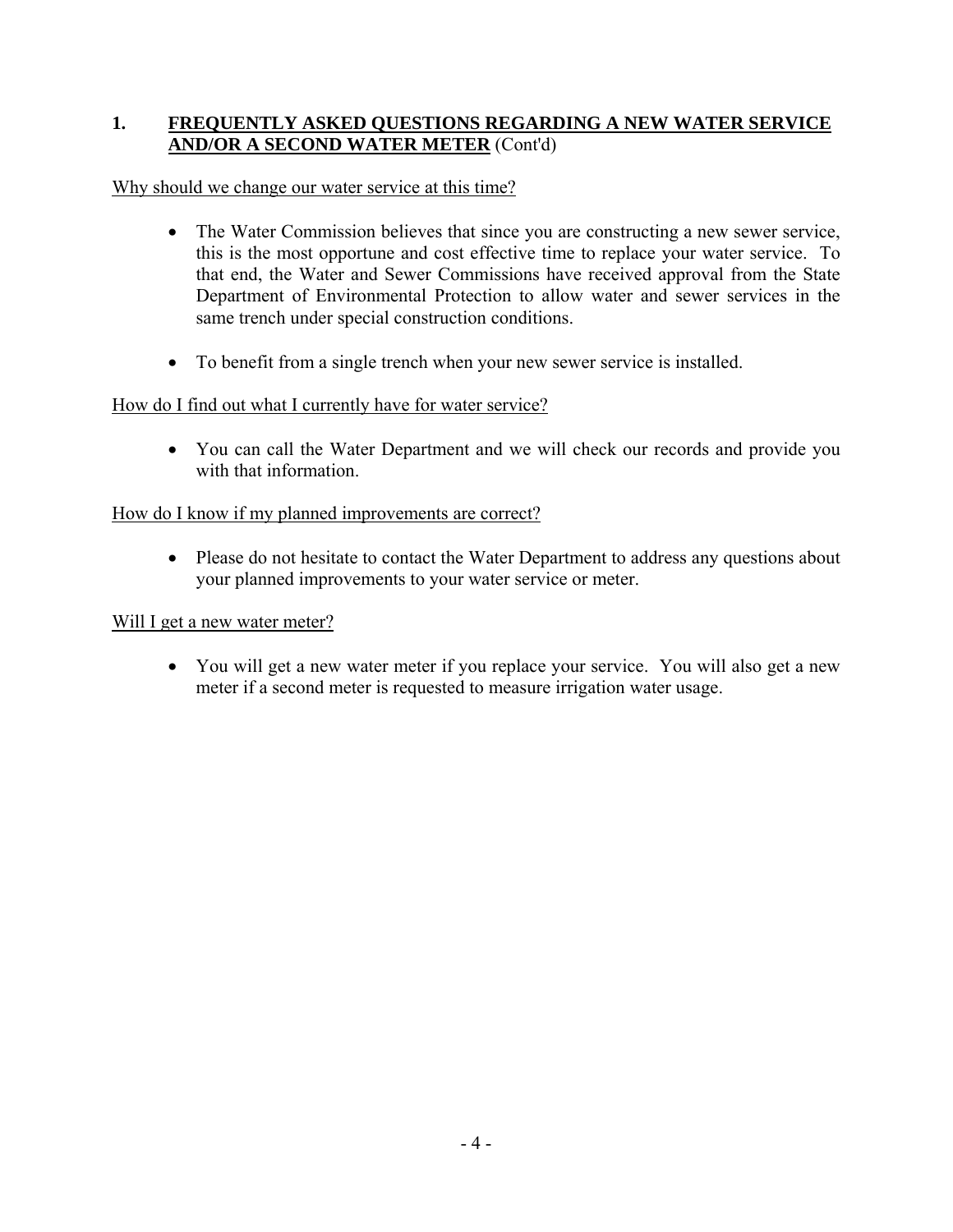#### **2. GENERAL REQUIREMENTS FOR INSTALLATION AND USE OF A WATER METER FOR IRRIGATION OR OTHER NON-DOMESTIC USE PURPOSES**

This is a general list of requirements relative to the installation and use of a water meter for irrigation and other outdoor non-domestic use purposes in the Cohasset Water System. The property owner and their contractor should refer to the Cohasset Water Department Rules and Regulations and the standards of the Department for more detailed information. Additional special requirements may be added or modified as needed for a particular project.

#### **WATER METERS: USED EXCLUSIVELY FOR IRRIGATION OR NON-DOMESTIC OUTDOOR USE**

The Cohasset Water Department (CWD) shall furnish all meters which are the property of the CWD after installation.

The size of the meter shall be 1-inch.

All meters shall be connected to the water service in accordance with CWD standards and requirements, and all water meters used for irrigation or non-domestic water use shall require a backflow device in accordance with CWD standards.

All meters shall be installed by the CWD at the owner's expense. Prior to installation of the meter, the owner shall complete the plumbing so that the premises are ready for meter installation. Installations of water meters require a plumbing permit from the Cohasset Building Inspector's Department and shall be inspected by the CWD or its representative.

All meters shall be installed within an owner's building in an ample and suitable space free from exposure to freezing, unless otherwise directed by the CWD. This space shall at all times be unobstructed and accessible to the CWD. The owner shall be responsible for any damages to the meter as a result of its location. The installation of meter pits will be reviewed on an individual basis.

The CWD may install a device within or on the outside of a building in a conveniently accessible location to enable routine meter readings without internal access to the owner's building.

In accordance with the provision of Massachusetts General Laws, Chapter 165, Section 11, the CWD may enter the premises to examine or remove meters, pipes, fittings and work for supplying or regulating the supply of water and to ascertain the quantity of water consumed or supplied.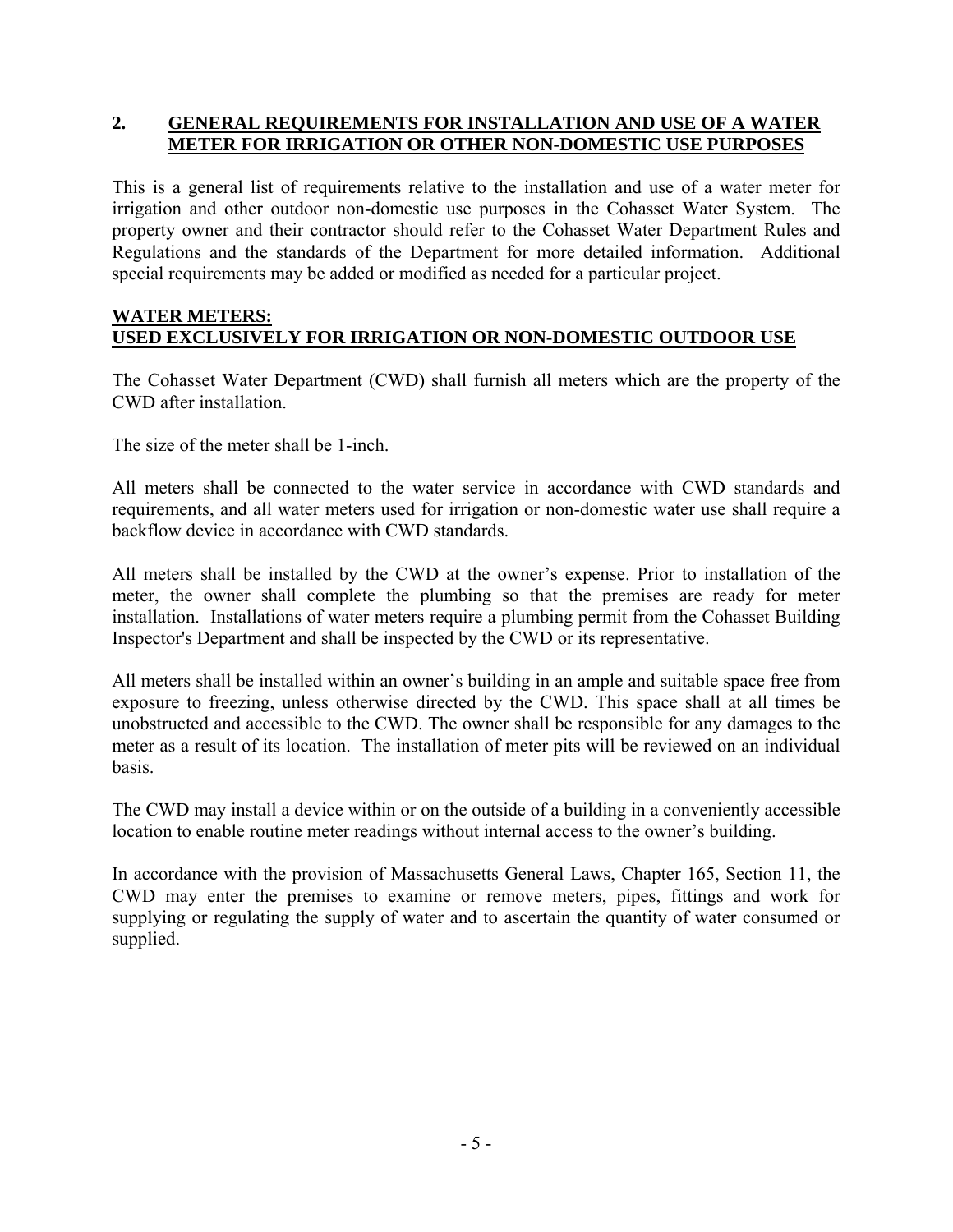#### **2. GENERAL REQUIREMENTS FOR INSTALLATION AND USE OF A WATER METER FOR IRRIGATION OR OTHER NON-DOMESTIC USE PURPOSES**  (Cont'd)

All meters may be subjected to periodic tests by the CWD. An owner may request that their meter be tested by the CWD. An approved testing company at the owner's expense will perform all requests for meter tests.

No person shall bypass, tamper with, or prevent a meter from registering water consumption, and such acts shall be subject to the penalties stated in Massachusetts General Laws, Chapter 165, Section 11 and to such other penalties as the CWD may adopt.

#### **BILLING AND RATES**

All water meters used exclusively for irrigation or non-domestic outdoor water use shall be billed at \$37.85 subject to the fees and quarterly service charges in effect.

The quarterly consumption cost for customers with multiple meters will be based on the combined total of all water meters at the rates that are in effect.

All water meters used exclusively for irrigation or non-domestic outdoor water use will not be billed a fire service charge.

#### **CROSS-CONNECTIONS & BACKFLOW DEVICE**

No person shall maintain a cross-connection without an approved backflow device. Backflow devices shall comply with the provisions of the Massachusetts Department of Environmental Protection (DEP) Drinking Water Regulation 310 CMR Section 22: Cross-Connections.

The owner at their expense shall install a Backflow device and the installation shall be approved by the CWD.

After installation, the backflow device shall be tested annually, at the owner's expense, to insure continuous satisfactory operation.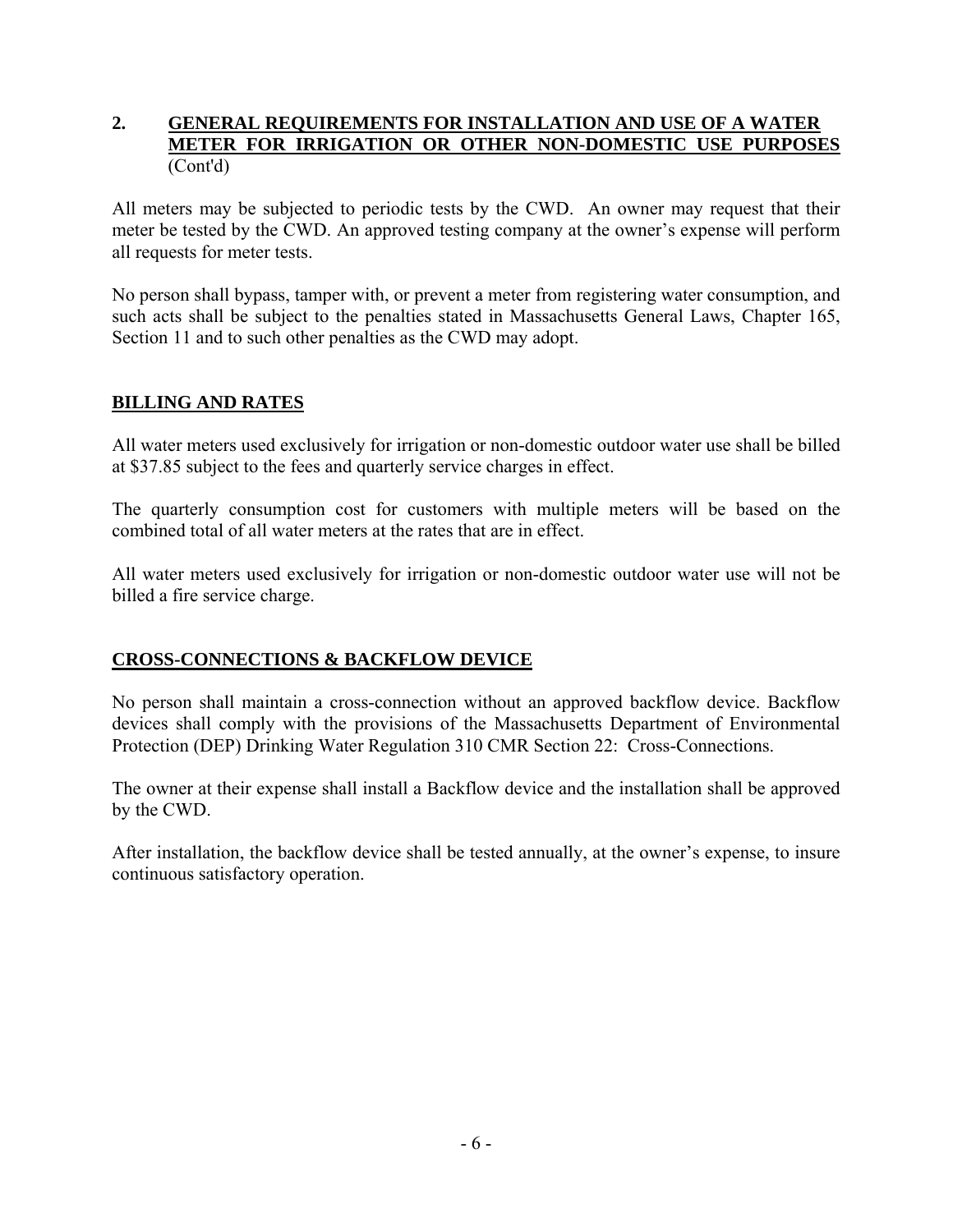#### **2. GENERAL REQUIREMENTS FOR INSTALLATION AND USE OF A WATER METER FOR IRRIGATION OR OTHER NON-DOMESTIC USE PURPOSES**  (Cont'd)

#### **SKETCH OF TYPICAL CONFIGURATION OF THE WATER METER FOR IRRIGATION AND OUTDOOR NON-DOMESTIC USE**

The following sketch is intended to give a general layout of the irrigation water meter and backflow device. Actual layout will depend on site specific conditions and will be reviewed by the CWD.

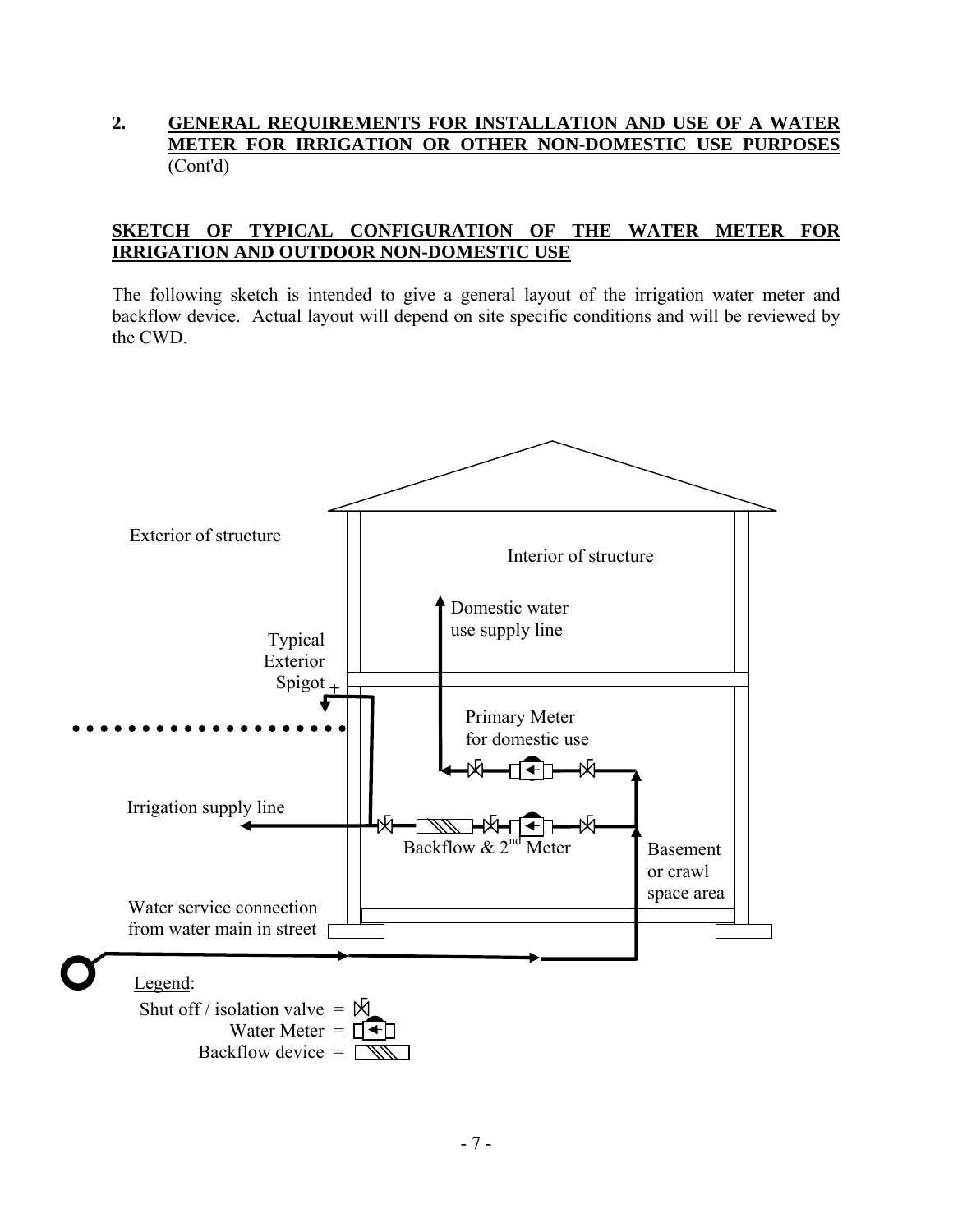# **3. LICENSED CONTRACTORS**

### **Licensed Contractors for Both Water and Sewer Service Installation**

| <b>Contractor</b>              | <b>Point of Contact</b>   | DIG SAFE# |
|--------------------------------|---------------------------|-----------|
| Iaria Bros., Inc.              | Tony Iaria                | 19799     |
| 33 Oak Street                  | (781) 749-9468 / Work     |           |
| Hingham, MA 02043              | $(617)$ 257-4326 / Cell   |           |
| R.W. Rosano                    | Ross Rosano               | 66262     |
| PO Box 333                     | (781) 383-1234 / Work     |           |
| Cohasset, MA 02025             |                           |           |
| Ross@rwrosano.com              |                           |           |
| Joseph Calvi Jr. & Sons Inc    | Joseph Calvi              | 12202     |
| 100 Rear Kilby Street          | (781) 749-5086 / Work     |           |
| Hingham, MA 02043              |                           |           |
| Rosano Davis Sanitary Pumping  | Paul Davis                | 16697     |
| 9 Rocky Lane                   | $(781)$ 383-8888 / Work   |           |
| Cohasset, MA 02025             | (781) 383-1233 / Work     |           |
| Sueh-rosanodavis@comcast.net   |                           |           |
| F. Riley Construction Co.      | Jason Riley               | 16626     |
| 5 Nantasket Avenue             | (781) 925-6300 / Work     |           |
| Hull, MA 02045                 | $(781)$ 635-0663 / Cell   |           |
| frileyconstruction@verizon.net |                           |           |
| Harold & Jaime Litchfield      | Harold & Jaime Litchfield | 37516     |
| Excavating                     | $(781)$ 383-0138 / Work   |           |
| 171 Beechwood Drive            | (781) 956-3387 / Cell     |           |
| Cohasset, MA 02025             |                           |           |
| Arthur "Hap" Pompeo            | Arthur Pompeo             | 18445     |
| 11 Riley Road                  | (781) 383-0056 / Work     |           |
| Cohasset, MA 02025             | $(617)$ 653-6419 / Cell   |           |
| Arthur.pompeo@comcast.net      |                           |           |

# **Contractors for Water Service Installation Only (not licensed for sewer)**

| <b>Contractor</b>          | <b>Point of Contact</b> | DIG SAFE# |
|----------------------------|-------------------------|-----------|
| Cobra Enterprises, Inc.    | $(781)$ 837-8301 / Work | 37967     |
| P.O. Box 1046              | $(781)$ 953-8158 / Cell |           |
| Marshfield, MA             |                         |           |
| leo@cobraenterprises.com   |                         |           |
| Laugelle & Sons            | Paul Laugelle           | 14783     |
| PO Box $16$                | (781) 771-9985 / Cell   |           |
| North Scituate, MA 02060   |                         |           |
| Mceachern Contracting Inc. | Peter Mceachern         | 15268     |
| 13 Greenfield Avenue       | $(781)$ 545-9412 / Work |           |
| Scituate, MA 02066         | (781) 844-8200 / Cell   |           |
| $Mce-sci(2)$ comcast.net   |                         |           |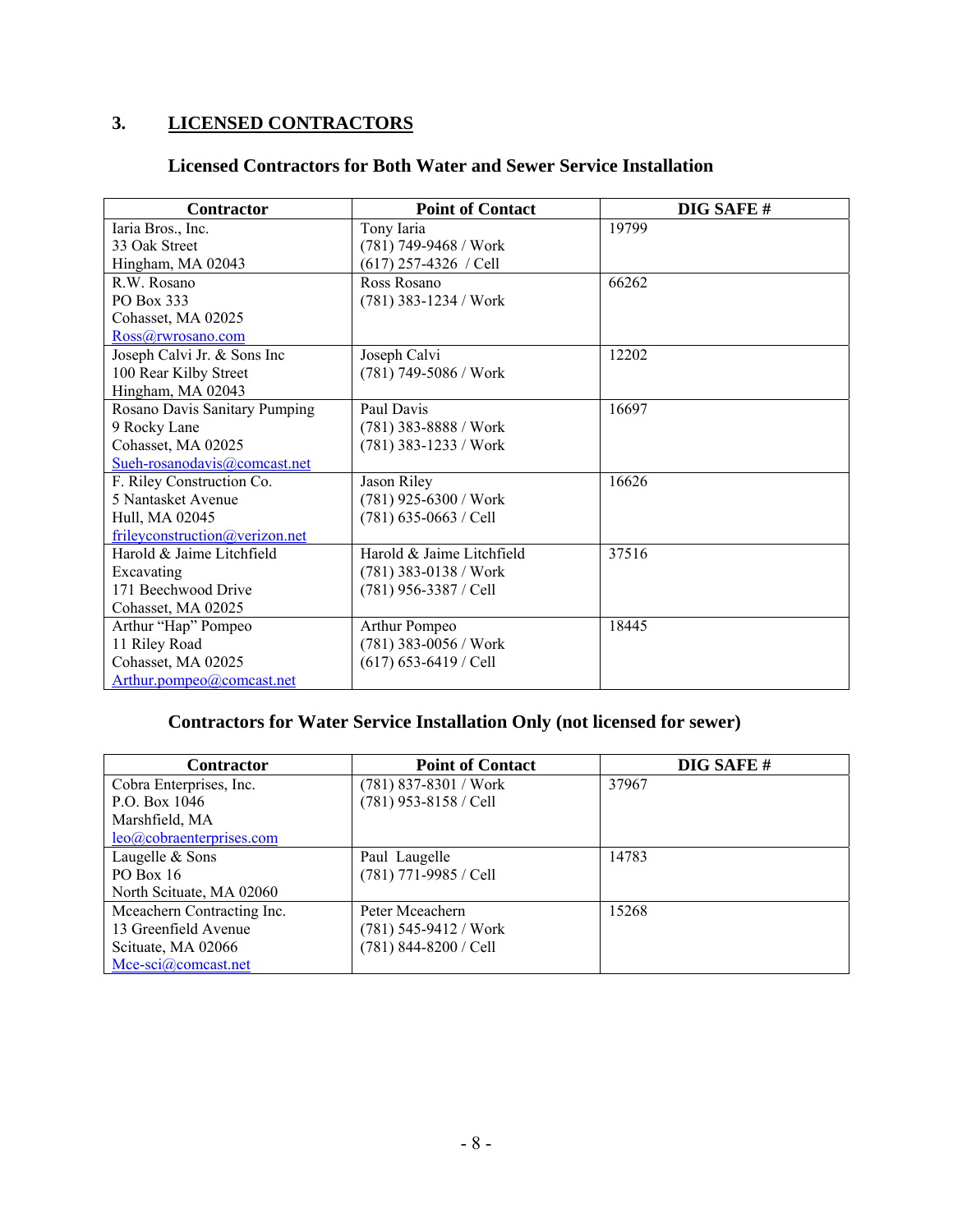# **4. COMMON TRENCH SERVICE DRAWING**

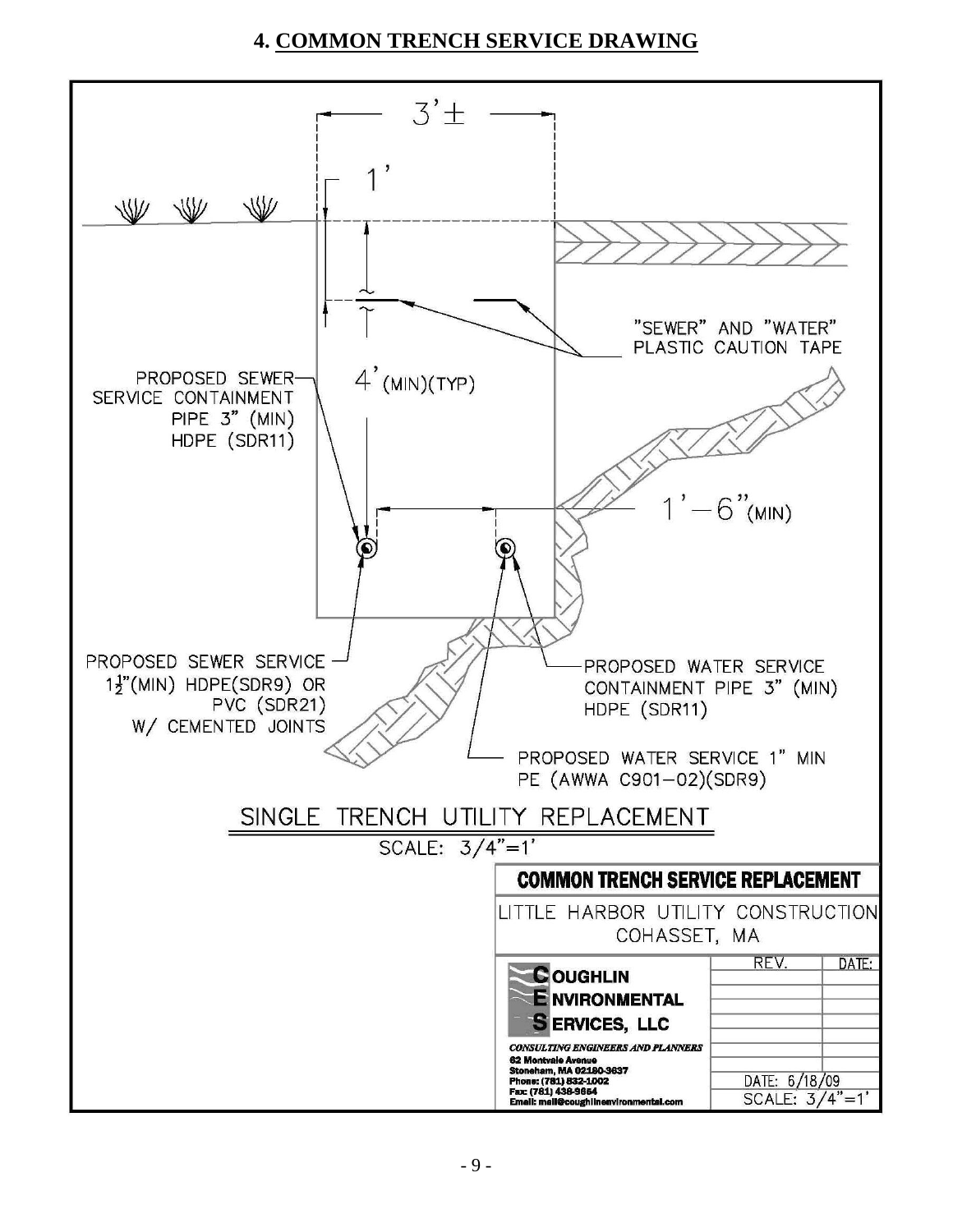## **4. SCHEMATIC PLAN LAYOUT OF COMMON WATER/SEWER SERVICE TRENCH**